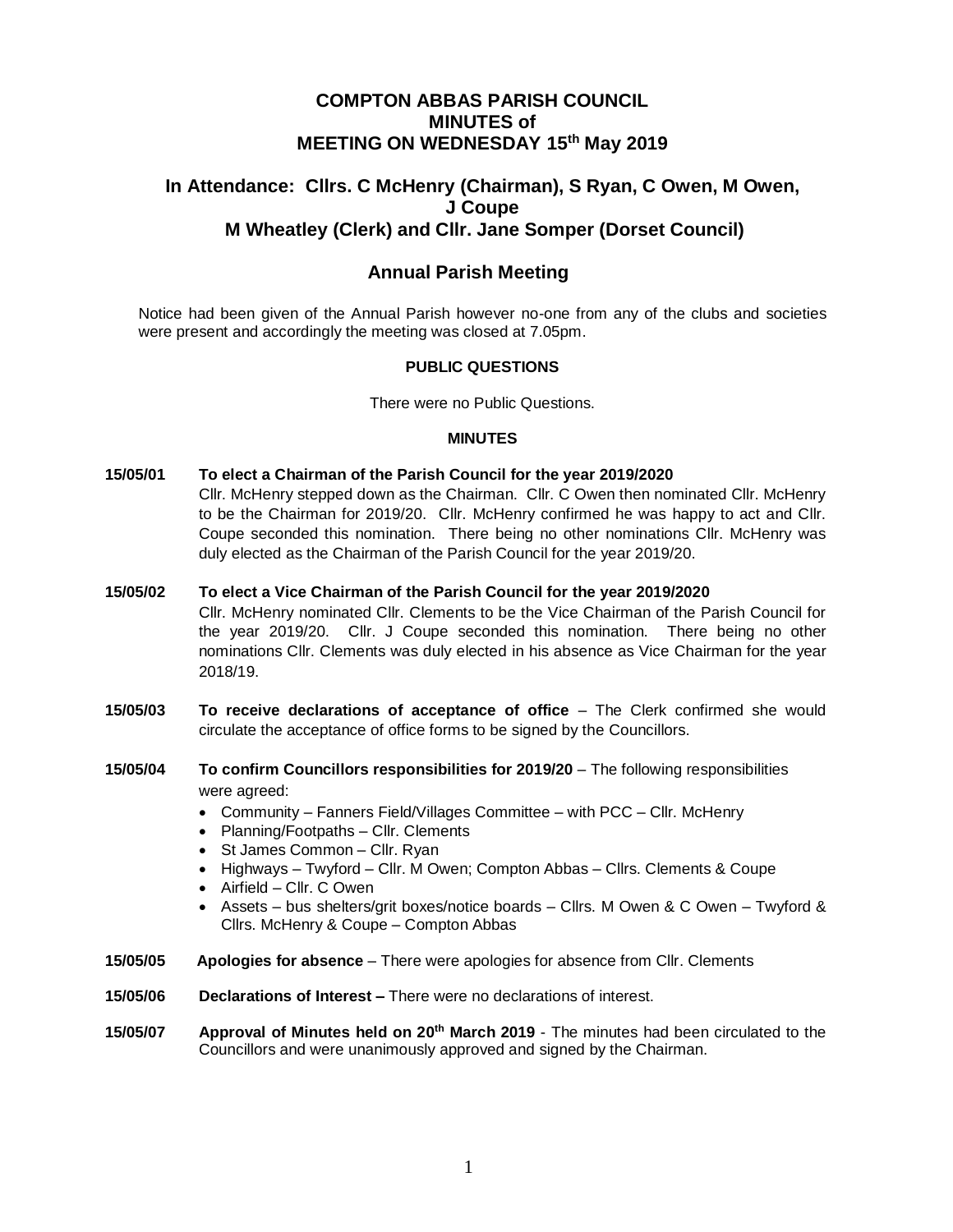#### **15/05/08 Matters arising from previous minutes that are not dealt with elsewhere on the agenda**

- **a. Fanners Field –** Cllr. Coupe had prepared a report on the condition of the assets in the Parish this included some items in Fanner's field including an exposed pipe and the fact that there was barbed wire near the entrance and on an old stile linking to a neighbouring field. Given that CATS were disbanding at the end of the year the Parish Council also needed to consider what it was going to do with the shed. Cllr. Coupe also recommended that the Parish Council needed to consider what it wanted to do about the maintenance contract and that some benches in the field needed to be moved to allow for the grass to be cut properly. The Chairman confirmed that they would go through the report and deal with the items mentioned. He went on to comment that for some years the Parish Council had been deliberating as to what to do with the play area and that 3 months ago they were considering whether to decommission the play area however a time limit of 6 months had been set to repair the play area and that in the first 3 months a substantial amount of work had been undertaken. He thought the play area would be ready to be opened in 3 or 4 months' time. It was agreed that the Clerk would arrange for the play area to be inspected before it was opened. The Clerk was to be advised as to when to arrange this inspection. The Clerk confirmed that the Parish Council had received £450.00 in donations from residents. The Parish Council thanked the residents for their contributions. The Clerk had prepared and circulated an up to date Income & Expenses report and confirmed that the current balance was £6488.39. As per the Clerk's email of 26th March 2019 in accordance with the Precept Plan it was anticipated that the balance - assuming the contingency for 2019/20 is used – would be £3276.90. If £800 was to be contributed to the playground this would reduce the balance to £2476.90. To date the Council has contributed £805.78 (including £32 due to Cllr. Coupe). However it has received £450.00 by way of donations and accordingly has actually contributed £355.78 to date so it still has approximately £450.00 to spend. Cllr. Somper commented that she thought that having a play area was very important. The Chairman thanked all of the volunteers for their hard work.
- **b.** Leaflet The Chairman confirmed that he and Cllr. C Owen had circulated the leaflet about the Parish Council to the residents. This was an awareness exercise to make the residents aware of the work of the Parish Council. It had asked various questions and the Chairman had received various responses. One of the responses was from someone who had expressed an interest in becoming a Councillor. Someone had asked whether the speed between Compton Abbas to Cann could be reduced to 40mph. The Council considered this request but thought it was unlikely that this would be done. There had also been a question about making financial contributions to the safety of the roads this was intended to be a reference to for example purchasing a speed gun but perhaps needed to be clarified given the responses received. One of the residents had also asked for a tractor turning sign to be erected on the A350 by Gourds Lane. Cllr. Coupe confirmed this should have been done as part of the A350 works and she would chase Highways to have this installed.
- **c. Fingerpost**  The Chairman confirmed he had not made any further progress in this regard but would follow this up. He and Cllr. Clements had visited the proposed site and thought that two arms would be better than 3 arms and therefore the fingerpost would not have an arm pointing to Compton Abbas. The roundel at the top would however say Compton Abbas. Cllr. Coupe commented that given the proposed site she was concerned that people looking for Twyford would go down the lane opposite which went to the water reservoir. Cllr Ryan stated that there was already a white fingerpost style sign for Twyford at the junction for Hawkecombe Lane. The Chairman confirmed that the arms could be arranged so that this would not happen.
- **d. Speed Watch**  Cllr. Coupe confirmed that Cllr. Clements had been looking at the purchase of a speed gun but that he had recently been advised that Fontmell Magna might be willing to share their speed gun. This would need to be investigated further*.*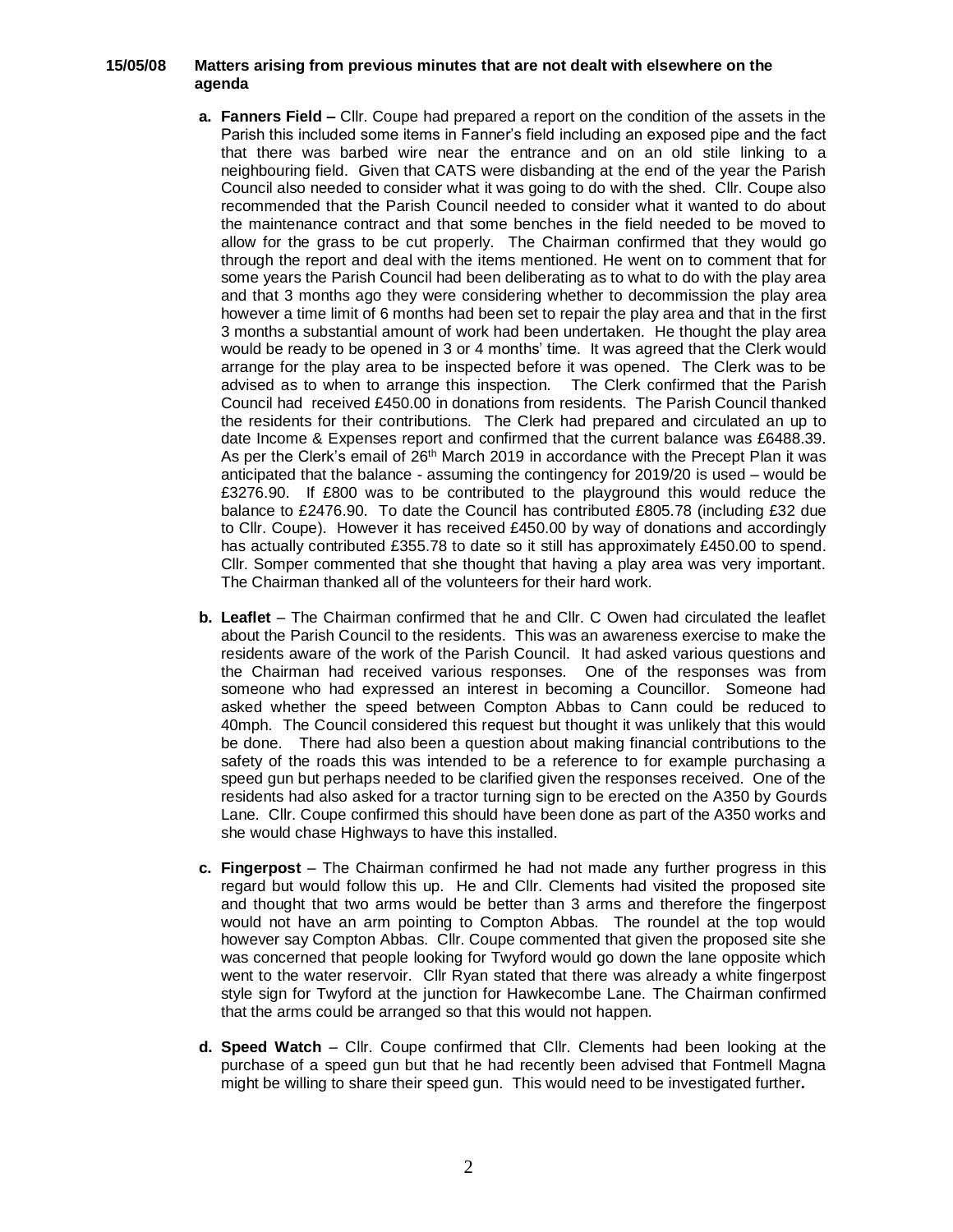- **e. Checking Bus Shelter and other assets** Cllr. Coupe had prepared a very thorough report on the condition of the assets which had been circulated*.* The Chairman suggested that Councillors should meet on the weekend to tidy up the bus shelter. Cllr. Ryan asked whether a mirror could be erected to assist people getting out of the car park by the church. It was agreed that the Parish Council would look at whether this could be done and Cllr. Coupe would speak to Highways. Once the bus shelters had been done the Chairman suggested they then look at the notice boards. It was confirmed that there would be a quarterly asset report.
- **15/05/09 Vacancies – co-option** There is still one vacancy on the Parish Council.
- **15/05/010 Reports from Dorset Councillors** –.The new Dorset Council came into being on 1st April 2019 and the elections for the Dorset Council took place on  $2^{nd}$  May 2019. The Councillor elected to the Beacon Ward is Jane Somper. Cllr. Somper confirmed that she did not have a report at present she was still undertaking induction training. The first full meeting of the Council was due to take place the following day. There would be 4 planning committees in the area. The Northern Area Planning Committee would meet in the Exchange in Sturminster Newton. Whilst there would still be a council hub at Norden in Blandford the rest of the site was going to be made into houses. There was also a Council hub in Gillingham. Cllr. Somper was planning to have a meeting with the Clerks and Chairman shortly but she was not proposing to hold surgeries as she did not think people would come along to these.

Cllr. Ryan confirmed that one of the caravans had recently been moved to the top of the Common but there was nothing to be done at the moment. Cllr. Coupe suggested that given the time it took to get the process going to move the travellers on should this process be started now? It was agreed that Cllr. Ryan would continue to monitor the situation and this would be discussed further at the next meeting.

Cllr. Somper confirmed that she was going to be driving round the district with the Community Highways Officer on Monday and asked if there was anything the Parish Council would like her to raise with the officer. Cllr. M Owen commented that the Highways were supposed to be sorting the ditch by the footpath on Twyford Road. The ditch was blocked and the road became a stream on occasion and when it was cold it became very icy. Highways had agreed to do the work but had said it was too wet to do this in the winter. Cllr. M Owen had emailed them twice recently but had not heard back. Cllr. Somper asked Cllr. M Owen to email her the details and she would mention this. The Clerk confirmed she would send an email with any other issues including issues in her other parishes.

#### **15/05/012 Finance**

**a. Audit – approval of end of Year Accounts and Audit Statements** - Martin Cross had undertaken the end of year Internal Audit and had confirmed that there was nothing adverse to report. The Parish Council thanked Martin Cross for doing the Internal Audit. The Clerk read out the statements in S1 of the Audit Statement and the Parish Council confirmed each item. The end of year accounts and S1 & 2 of the Audit Statement were unanimously approved by the Parish Council. The Clerk also asked the Parish Council to confirm that it was in order for her and the Chairman to sign the Exemption certificate confirming that neither the income or expenses of the Parish Council for the year 2017/18 exceeds £25,000.00. The Parish Council unanimously agreed that the Exemption certificate should be signed. Cllr. Coupe queried how the Council reviewed its spending against the budget. The Clerk confirmed that the accounts were very simple and that the Council reviewed them on a regular basis and minuted its expenditure. The budget was reviewed before any major or unbudgeted items of expenditure were incurred.

**b. Bills to be paid** In accordance with the budget for this year the Clerk's pay was due to be increased by 2% from 1<sup>st</sup> April 2019. This pay rise was agreed.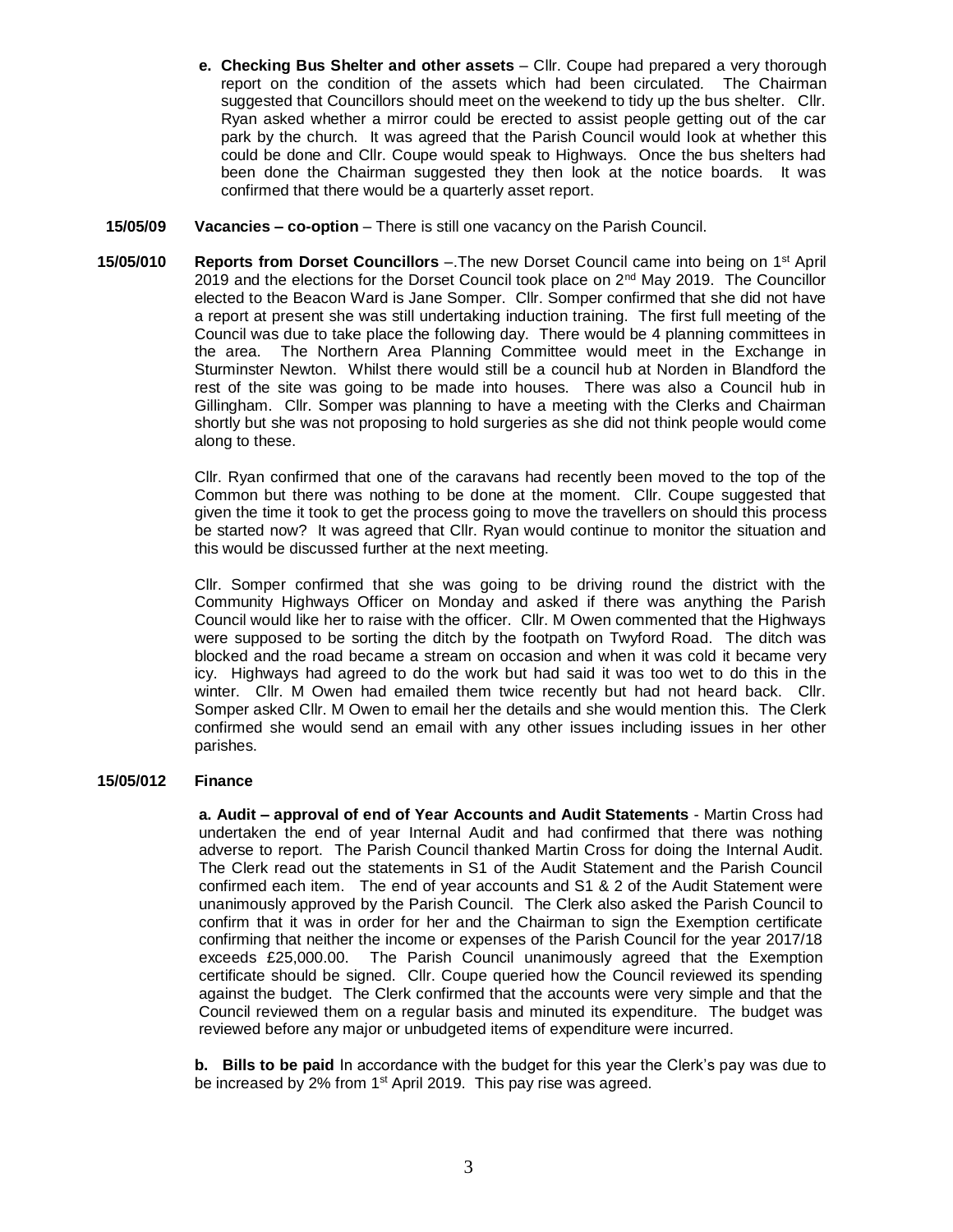- i. Clerk's salary for April to June 2019 £321.30
- ii. DM Payroll Services Ltd £58.00
- iii. DAPTC renewal £81.11
- iv. Alex Fairchild £130.00
- v. Cllr. Coupe £32.00

The PC had also reimbursed the Chairman for printing the flyer in the sum of £103.20 and £200.00 for the slide for Fanner's field and £573.78 to Cllr. Clements for the playground.

The Insurance is due to be renewed the Clerk has obtained 3 quotes:

- BHIB the current insurers in the sum of £287.22
- Community First (who insure Sutton Waldron) £424.44 (if the PC enter into a LTA the premium will be £403.21 for the next 3 years)
- Came & Co. (who insure Fontmell & Stourpaine) £403.68 reduced to £386.00 if the PC enter into a LTA.

The Clerk has tried to do a comparison between the policies but was not an expert and was unclear as to what the significant differences were. She suggested that she asks the current brokers to compare their policy with that from Came & Co. so that the Parish Council could determine the differences. The policy is due for renewal on 31st May 2019 so the Parish Council had a little while to consider.

- **c. Bank account** The bank and cash balance as at 31st March 2019 was £5165.37 and as at 15th May 2019 date was £6488.39
- **15/05/013 Planning/Tree Works –** Since the last meeting there has been one application which the Parish Council have been consulted on. It was for the erection of a detached carport at the Old Barn, Lower Lane. Cllr. Clements has looked at this and has confirmed to the Parish Council that the application had been refused in October 2018 and the new application is the same. He has therefore suggested the Parish Council should support the original refusal which stated:

*The change in design and materials alter the character of the development from a simple, open, timber framed car port, to a larger, more substantial garage structure with stone walls with cladding above. The decision notice refers to the 'erection of car port' - this application is described as a 'cart barn', a wholly different type of structure. The overall scale of the development has a more visually dominant impact to the character of the immediate locality and would be more visually intrusive in the Conservation Area and AONB.*

The Parish Council confirmed that the it would object to the application along these lines. The Clerk would draft a response for approval. Cllr. Ryan commented that there were two dead oaks at the Shaftesbury end of the road going from Bedchester to Twyford which she thought needed to be removed. The Clerk confirmed she would email Cllr. Somper about this.

- **15/05/014 Footpaths/Rights of Way**  The Clerk is waiting to hear from the Rangers as to when the works on the footpath by the Church are likely to start.
- **15/05/015 Highways** Cllr. Coupe confirmed that Highways were still doing work on the C13. The one way advisory system had been installed and a new layby and extra signage had been installed. The works had taken longer than expected as a result of there being some very hard rock. Durweston Bridge was to be closed shortly but hopefully this would be after the C13 had been re-opened. The Clerk commented that she had been informed that Zig Zag hill was also going to be closed in the near future. Cllr. Coupe also confirmed that the A350 Community Group had had various meetings including with Wiltshire County Council, the new Councillors and with Simon Hoare. The A350 were looking at what funding would be available. Cllr. Coupe had been assisting Shaftesbury Town Council with there traffic